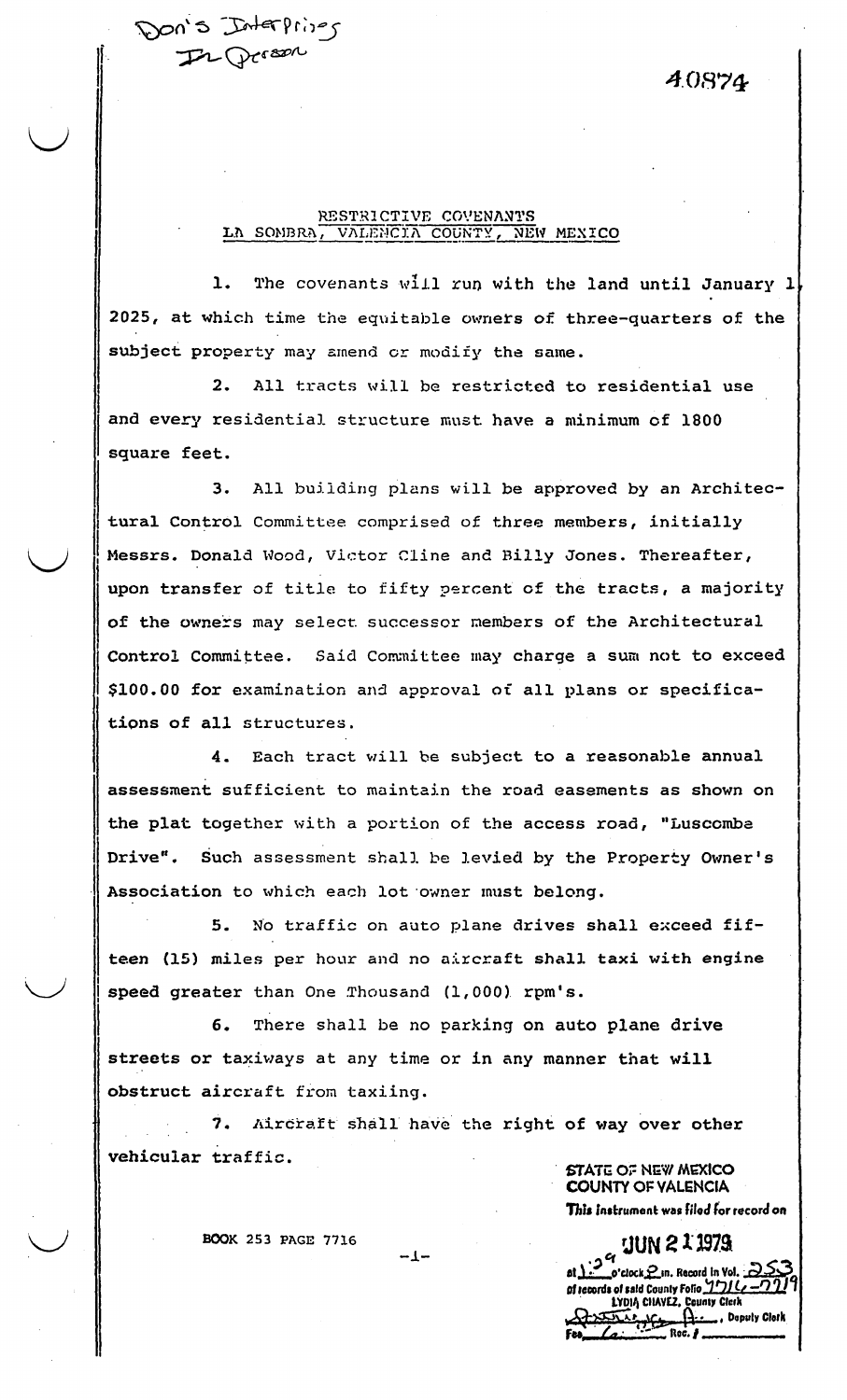8. No aircraft shall use auto plane drives between the hours of sunset and sunrise without adequate landing lights which are operational.

9. No aircraft shall use auto plane drives without adequate brakes.

10. No domestic livestock other than a maximum of two horses and household pets can be kept on any tract. Adequate fencing shall be provided by each tract owner to prevent animals from roaming on the remainder of the subdivision.

11. No tract may be subdivided into smaller dimensions than as shown on the plat.

12. No structure of more than twenty (20) feet in height shall be erected without the prior written approval of the Committee. No fence or wall shall be more than six (6) feet six (6) inches in height without the prior written approval of the Committee. No woven wire or steel mesh fence of any height may be erected without the prior written approval of the Committee.

13. These restrictions shall not prevent the con struction on any lot of one guest house and one plane shelter, either attached to or separated from the main residence already constructed thereon, provided said structures shall not be used for paying guests and provided the Committee has given its prior approval of the construction.

14. No portion of any residence or other structure shall be placed or constructed within fifteen (15) feet of the side line of a lot except that in construing this restriction, two or more lots owned and built upon by a single owner as one unit shall be construed as one lot.

-2- BOOK 253 PAGE .7717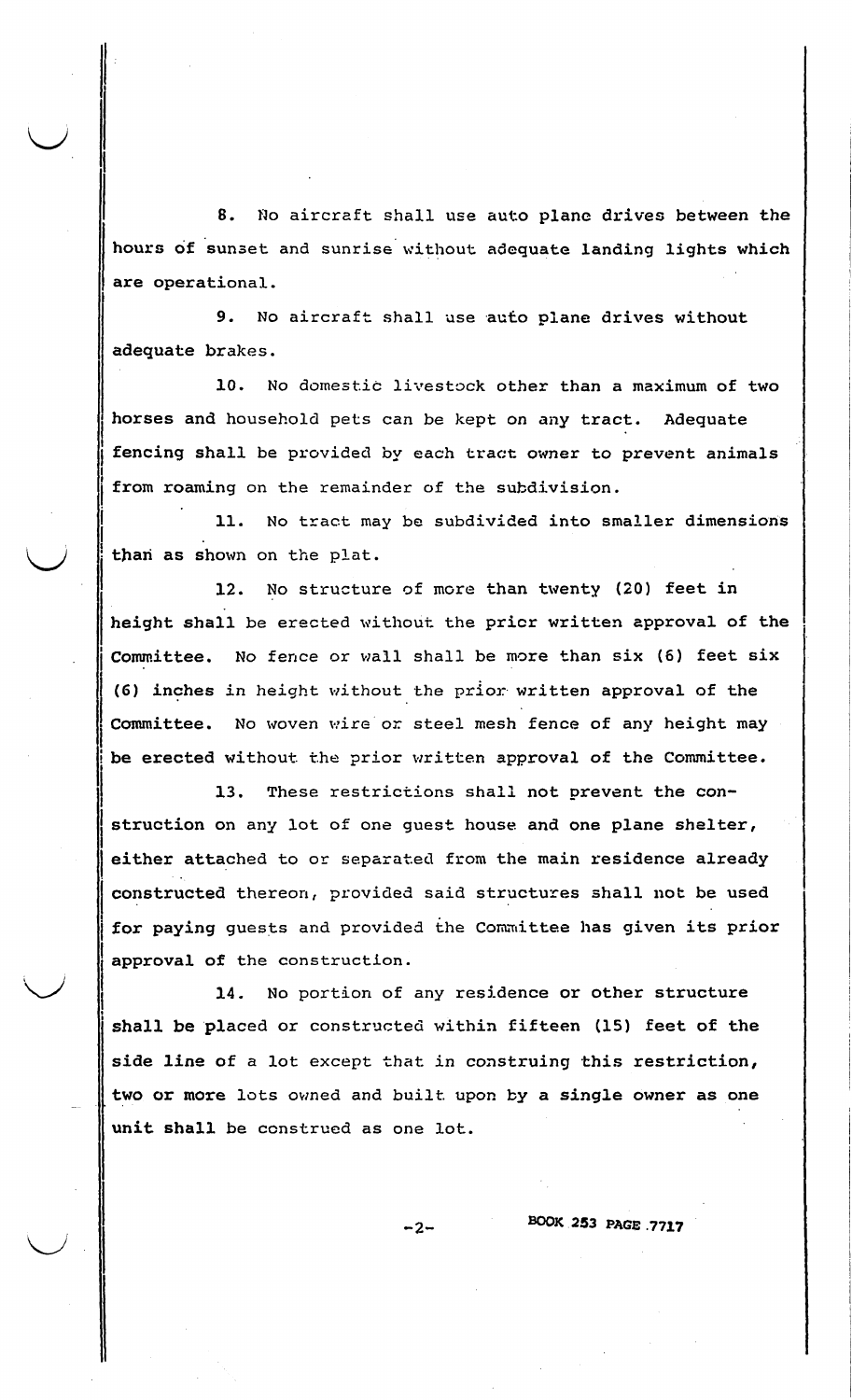No building of any kind shall be placed, erected or permitted to exist within twenty-five (25) feet of the front, or within fifteen (15) feet of the back.

is. No temporary building, shack, tent, trailer or unsightly structure shall ever be erected or maintained, provided that nothing herein contained shall prevent the erection of a temporary shop or office structure by a contractor or builder during the actual bona fide construction of a permitted structure upon the premises. No garage nor plane shelter shall be commenced or erected until the construction of the main building complying with these restrictions shall have been started. Completion of any structure or residence shall be diligently pursued and shall be within a reasonable time after commencement of construction.

16. No billboard, signboard, or other advertising of any kind shall be erected, placed, or permitted, except one sign not larger than three (3) feet square advertising that the premises are for rent or sale.

17. All public utility lines and wires shall be placed underground to the place of their usage unless otherwise approved in writing by the Committee and all adjacent property owners.

18. Any domestic well must be completed to a depth of One hundred feet (100') and is restricted to domestic usage.

19. All liquid and solid waste installations must be completed and maintained in conformance to state and local regulations.

20. No noxious or offensive activity shall be carried on upon any lot, nor shall anything be done on any lot which shall constitute an annoyance or nuisance to the neighborhood.

 $-3$ - BOOK 253 PAGE 7718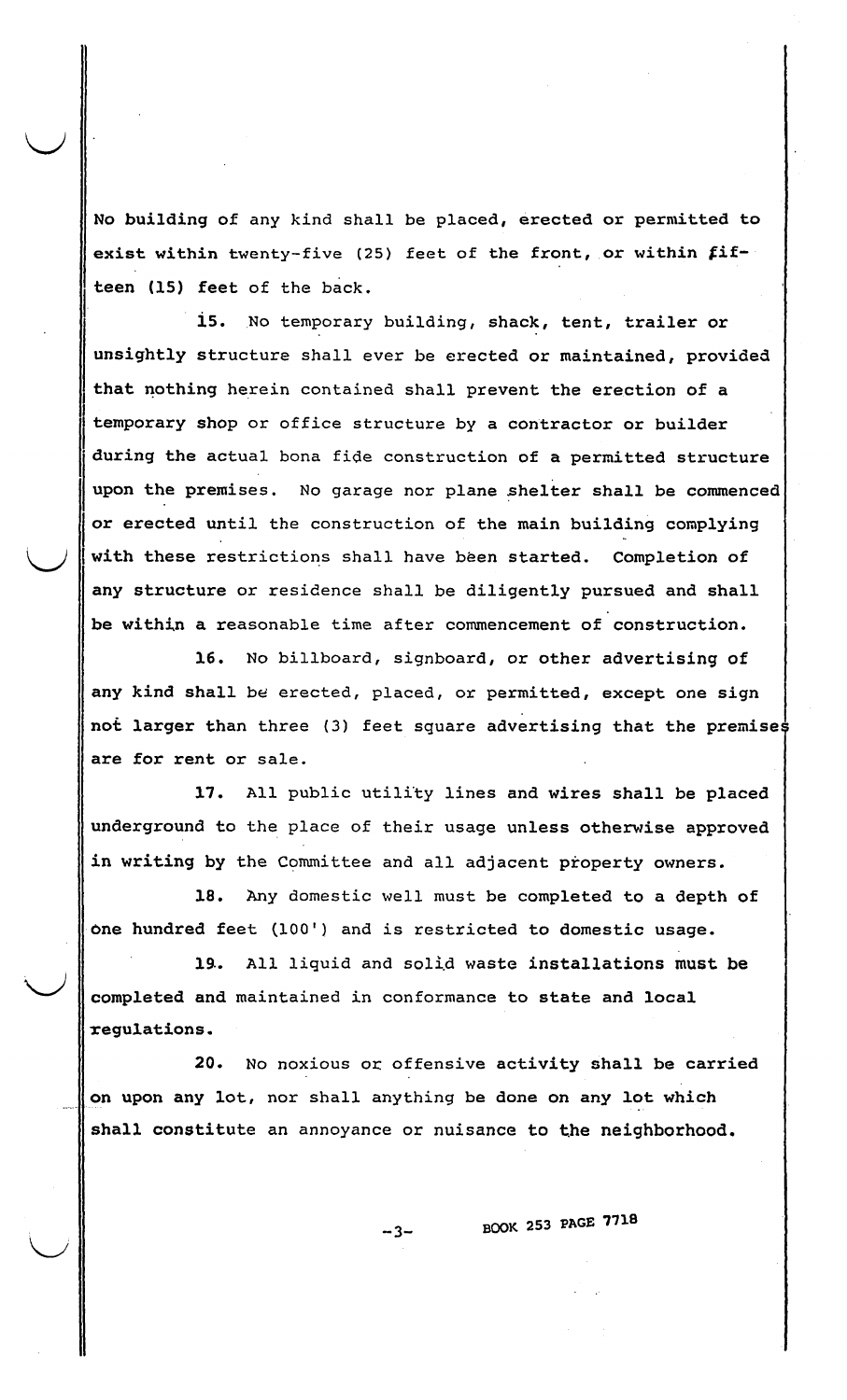## $\label{eq:2.1} \frac{1}{\sqrt{2}}\left(\frac{1}{\sqrt{2}}\right)^{2} \left(\frac{1}{\sqrt{2}}\right)^{2} \left(\frac{1}{\sqrt{2}}\right)^{2} \left(\frac{1}{\sqrt{2}}\right)^{2} \left(\frac{1}{\sqrt{2}}\right)^{2} \left(\frac{1}{\sqrt{2}}\right)^{2} \left(\frac{1}{\sqrt{2}}\right)^{2} \left(\frac{1}{\sqrt{2}}\right)^{2} \left(\frac{1}{\sqrt{2}}\right)^{2} \left(\frac{1}{\sqrt{2}}\right)^{2} \left(\frac{1}{\sqrt{2}}\right)^{2} \left(\$

and the second second second second second second second second second second second second second second second second second second second second second second second second second second second second second second seco

andro de la compo

 $\sim$ 

 $\mathcal{L}^{\text{max}}_{\text{max}}$ 

 $\label{eq:2.1} \frac{1}{\sqrt{2\pi}}\int_{0}^{\infty}\frac{1}{\sqrt{2\pi}}\left(\frac{1}{\sqrt{2\pi}}\right)^{2\pi} \frac{1}{\sqrt{2\pi}}\int_{0}^{\infty}\frac{1}{\sqrt{2\pi}}\frac{1}{\sqrt{2\pi}}\int_{0}^{\infty}\frac{1}{\sqrt{2\pi}}\frac{1}{\sqrt{2\pi}}\frac{1}{\sqrt{2\pi}}\frac{1}{\sqrt{2\pi}}\frac{1}{\sqrt{2\pi}}\frac{1}{\sqrt{2\pi}}\frac{1}{\sqrt{2\pi}}\frac{1}{\sqrt{2\pi}}\frac{1}{\$ 

 $\label{eq:2.1} \frac{1}{\sqrt{2}}\int_{\mathbb{R}^3}\frac{1}{\sqrt{2}}\left(\frac{1}{\sqrt{2}}\right)^2\frac{1}{\sqrt{2}}\left(\frac{1}{\sqrt{2}}\right)^2\frac{1}{\sqrt{2}}\left(\frac{1}{\sqrt{2}}\right)^2.$ 

المناطق كماس

 $\label{eq:2} \frac{1}{\sqrt{2}}\left(\frac{1}{\sqrt{2}}\right)^{2} \left(\frac{1}{\sqrt{2}}\right)^{2}$ 

 $\ddot{=}$ 

 $\ddot{\phantom{0}}$ 

 $\mathcal{L}(\mathcal{L})$  .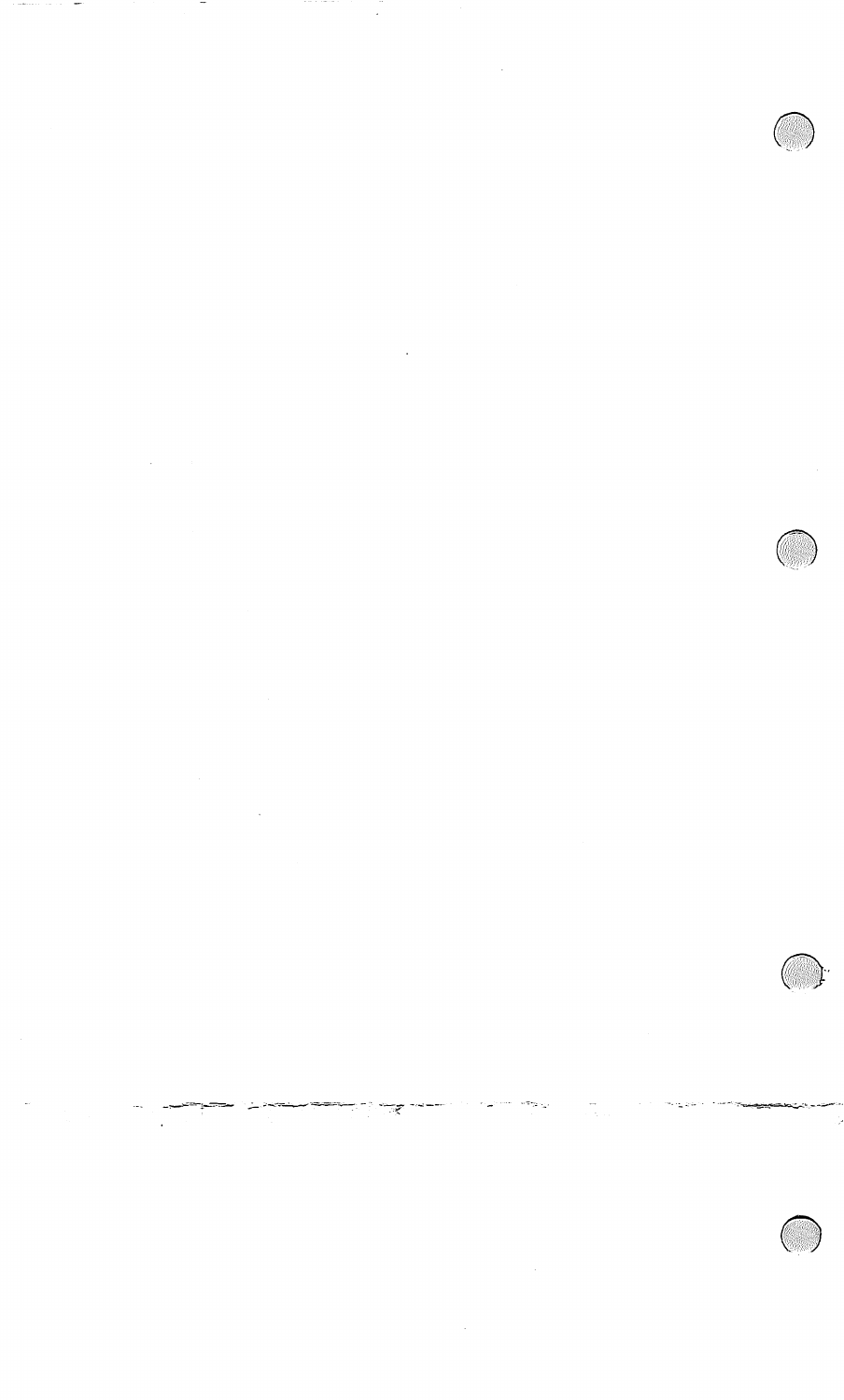21. It shall be the responsibility of owners of lots, vacant or otherwise, to keep said lots and all easement areas encompassed within the exterior boundaries of said lots clear of trash, rubbish or noxious materials. Garbage cans and areas for the storage of equipment or woodpiles shall be kept screened from adjacent parcels, streets, paths and neighboring areas. No lot shall be used or allowed to become in such a condition as to depreciate the value of the adjacent property.

22. No owner, occupant, or guest shall perform major repairs on any regular vehicle or aircraft involving disassembly of large parts which may remain for several days in unenclosed spaces.

23. Neither fuel nor oil may be stored in an unenclosed area without prior approval of the Committee.

MIR-VALLEY INVESTOR a partnership By DONALD WOOD  $By$ BILLY *JONE* **By** VICTOR CLINE

BOOK 253 PAGE 7719